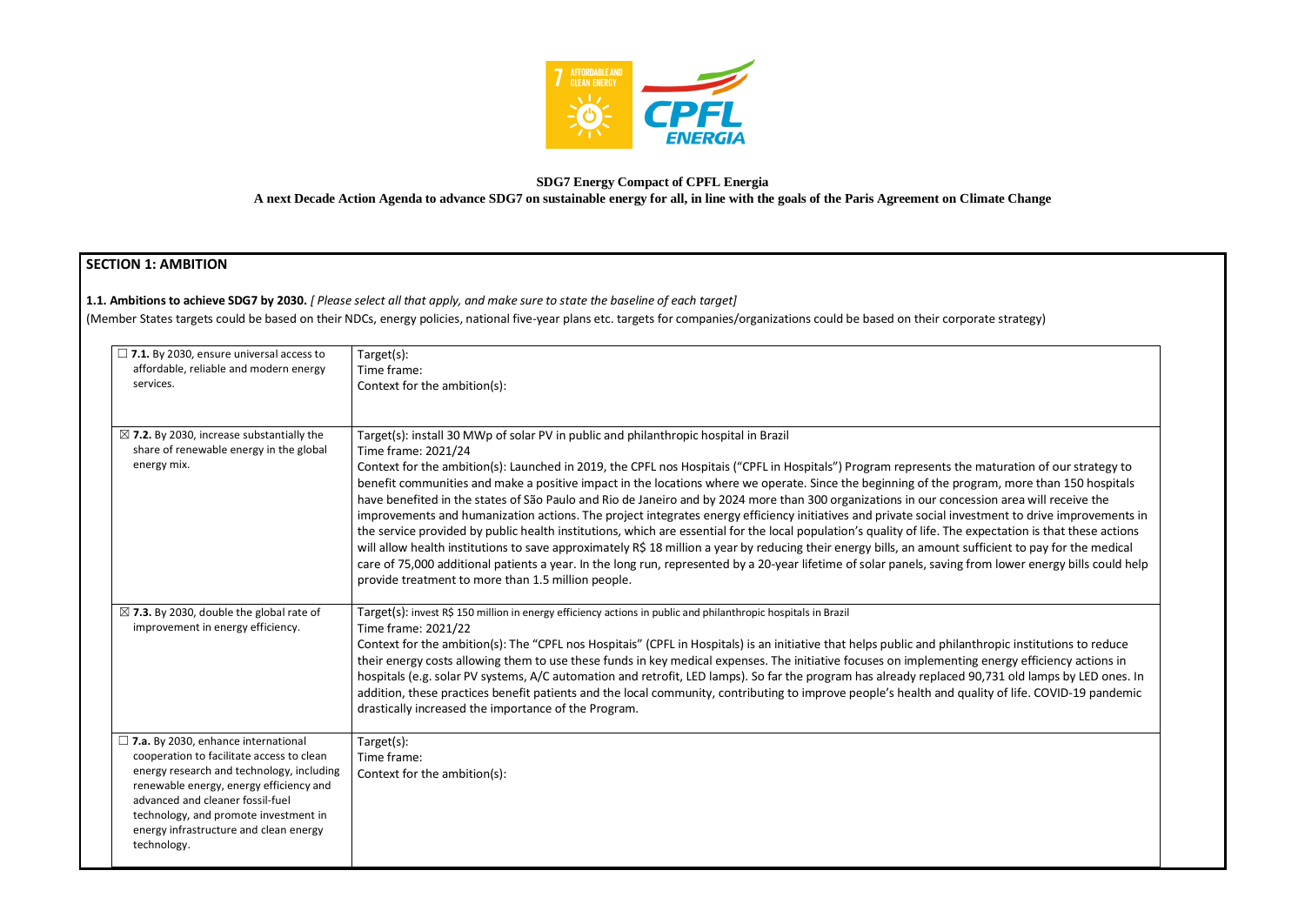| $\Box$ 7.b. By 2030, expand infrastructure and<br>upgrade technology for supplying modern<br>and sustainable energy services for all in<br>developing countries, in particular least<br>developed countries, small island<br>developing States, and land-locked<br>developing countries, in accordance with<br>their respective programs of support. | Target(s):<br>Time frame:<br>Context for the ambition(s): |
|------------------------------------------------------------------------------------------------------------------------------------------------------------------------------------------------------------------------------------------------------------------------------------------------------------------------------------------------------|-----------------------------------------------------------|
|------------------------------------------------------------------------------------------------------------------------------------------------------------------------------------------------------------------------------------------------------------------------------------------------------------------------------------------------------|-----------------------------------------------------------|

Target(s): avoid 3,106 tCO2 emissions per year until 2041 Time frame: 2021-2041 Context for the ambition(s): solar PV systems will generate clean energy without emissions for at least 20 years which is the expected lifespan of the equipment.

#### **1.2. Other ambitions in support of SDG7 by 2030 and net-zero emissions by 2050.** *[Please describe below e.g., coal phase out or reforming fossil fuel subsidies etc.]*

### **SECTION 2: ACTIONS TO ACHIEVE THE AMBITION**

2.1. Please add at least one key action for each of the elaborated ambition(s) from section 1. *[Please add rows as needed].*

| 7.2 and 7.3: identify public and philanthropic hospitals that will receive energy efficiency actions. Assess the energy efficiency potential for each hospital. | Febr |
|-----------------------------------------------------------------------------------------------------------------------------------------------------------------|------|
| 7.2 and 7.3: design the solar PV systems and the energy efficiency solutions for each hospital                                                                  | June |
| 7.2 and 7.3: implement the energy efficiency actions and install the solar PV systems                                                                           | Sept |
| 7.2 and 7.3: measure and verify the energy savings of the implemented actions                                                                                   | June |

*7.2 and 7.3: identify public and philanthropic hospitals that will receive energy efficiency actions. Assess the energy efficiency potential for each hospital. February 2019 until June 2021 7.2 and 7.3: design the solar PV systems and the energy efficiency solutions for each hospital June 2019 until October 2021 7.2 and 7.3: implement the energy efficiency actions and install the solar PV systems September 2019 until April 2022 7.2 and 7.3: measure and verify the energy savings of the implemented actions June 2020 until December 2022*

## **SECTION 3: OUTCOMES**

3.1*.* Please add at least one measurable and time-based outcome for **each** of the actions from section 2. *[Please add rows as needed].*

| List of hospitals that will receive energy efficiency actions.                                                             | <b>June 2021</b> |
|----------------------------------------------------------------------------------------------------------------------------|------------------|
| Proposal of energy efficiency actions that will be implemented in each hospital. Estimated installed capacity of solar PV. | October 2021     |
| Install 30 MWp of solar PV in hospitals.                                                                                   | April 2022       |
| Avoid 3,106 tCO2 emissions per year                                                                                        | December 2022    |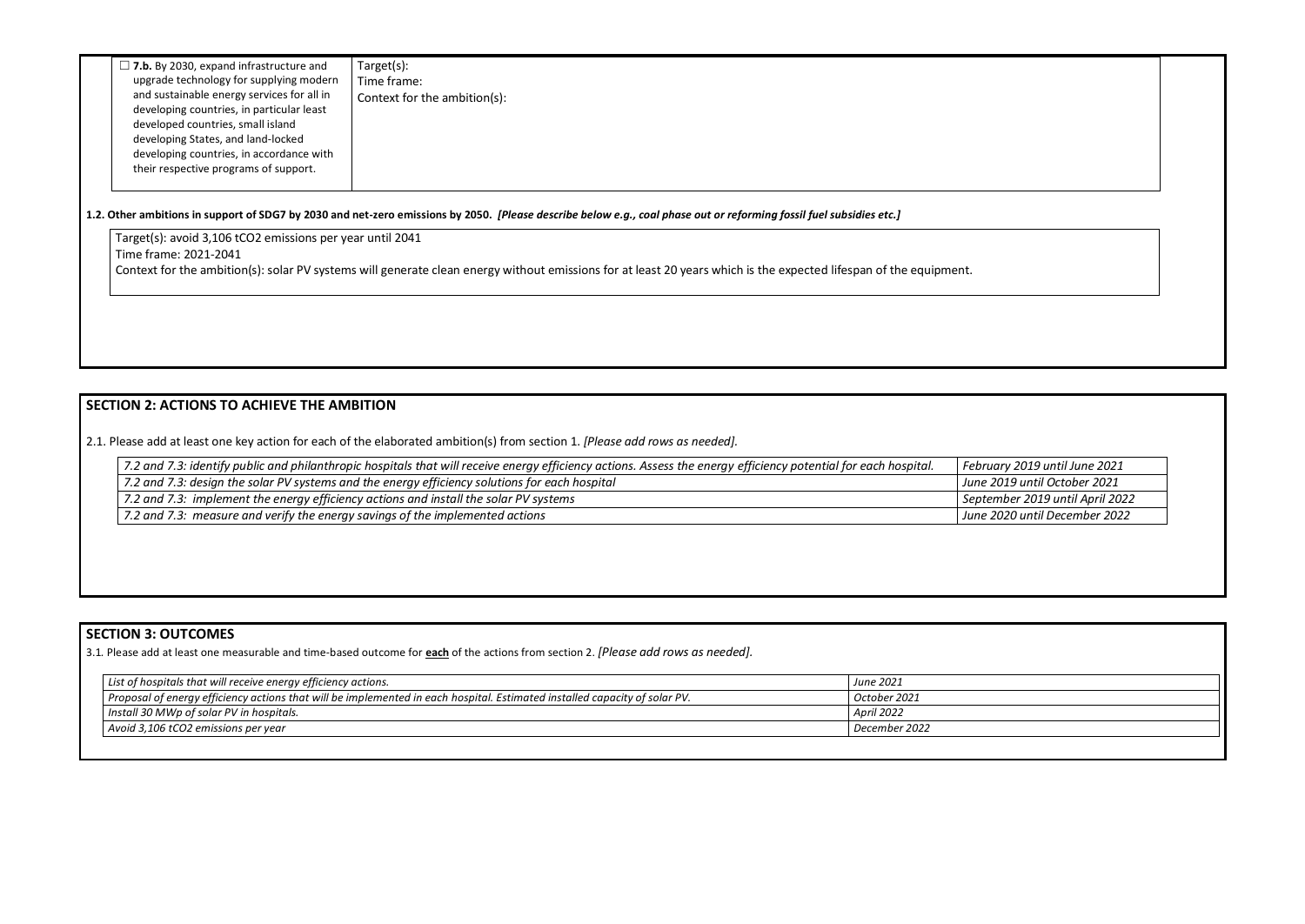#### **SECTION 4: REQUIRED RESOURCES AND SUPPORT**

4.1. Please specify required finance and investments for **each** of the actions in section 2.

| $\frac{1}{1}$ List of hospitals that will receive energy efficiency actions.                                                       | R\$ 15 million    |
|------------------------------------------------------------------------------------------------------------------------------------|-------------------|
| $\perp$ Proposal of energy efficiency actions that will be implemented in each hospital. Estimated installed capacity of solar PV. | R\$ 15 million    |
| Install 30 MWp of solar PV in hospitals.                                                                                           | R\$ 112.5 million |
| Avoid 3,106 tCO2 emissions per year                                                                                                | R\$ 7.5 million   |

4.2. [For countries only] In case support is required for the actions in section 2, please select from below and describe the required support and specify for which action.

*[Examples of support for Member States could include: Access to low-cost affordable debt through strategic de-risking instruments, capacity building in data collection; development of integrated energy plans and energy transition pathways; technical assistance, etc.]*

| $\Box$ Financing            | Description |
|-----------------------------|-------------|
| $\Box$ In-Kind contribution | Description |
| $\Box$ Technical Support    | Description |
| $\Box$ Other/Please specify | Description |
|                             |             |

#### **SECTION 5: IMPACT**

5.1. Countries planned for implementation including number of people potentially impacted.

Brazil - The expectation is that these actions will allow health institutions to save approximately R\$ 18 million a year by reducing their energy bills, an amount sufficient to pay for the medical care of 75,000 additional patients a year. In the long run, represented by 20-year lifetime of solar panels, saving from lower energy bills could help provide treatment to more than 1.5 million people.

CPFL nos Hospitais ensure the integration of environmental, social and economic indicators, contributing directly to the SDGs. The environmental focus is to foster renewable energy through the photovoltaic systems and energy efficiency actions in the hospitals, which generates GHG emission reductions (SDGs 7, 12 and 13). Besides that, the Instituto CPFL helps with the partnerships with the NGOs "Griots", "Médicos do Sorriso" and the "Hospitalhaços" to carry out the humanization and the specific donations focused in the infrastructure improvements (SDG 3, 9, 11, and 17).

5.3. Alignment with Paris Agreement and net-zero by 2050 - Please describe how each of the actions from section 2 align with the Paris Agreement and national NDCs (if applicable) and support the net-zero emissions by 2050. *[up to 500 words, please upload supporting strategy documents as needed]* 

CPFL Energia, through its energy efficiency initiatives, has partnerships focused on low-carbon solutions with the objective of supporting philanthropic institutions and hospitals by reducing their electricity consumption costs. In this context, with the installation of photovoltaic panels, besides the reducing administrative costs, we were able to offer positive impact on reducing greenhouse gas emissions - (Scope 02 of the Institutions), this effect replicated to all program institutions, helps CPFL Energia's total to reducing its scope 03 emissions.

5.2. Alignment with the 2030 Agenda for Sustainable Development – Please describe how **each** of the actions from section 2 impact advancing the SDGs by 2030. *[up to 500 words, please upload supporting strategy documents as needed]* 

In addition, we are participating in the Brazilian Global Compact of the Ambition Net Zero program, with the objective of deepening and establishing goals aligned with science (SBTi) for reducing ghg emissions and studying scenarios for net zero goals.

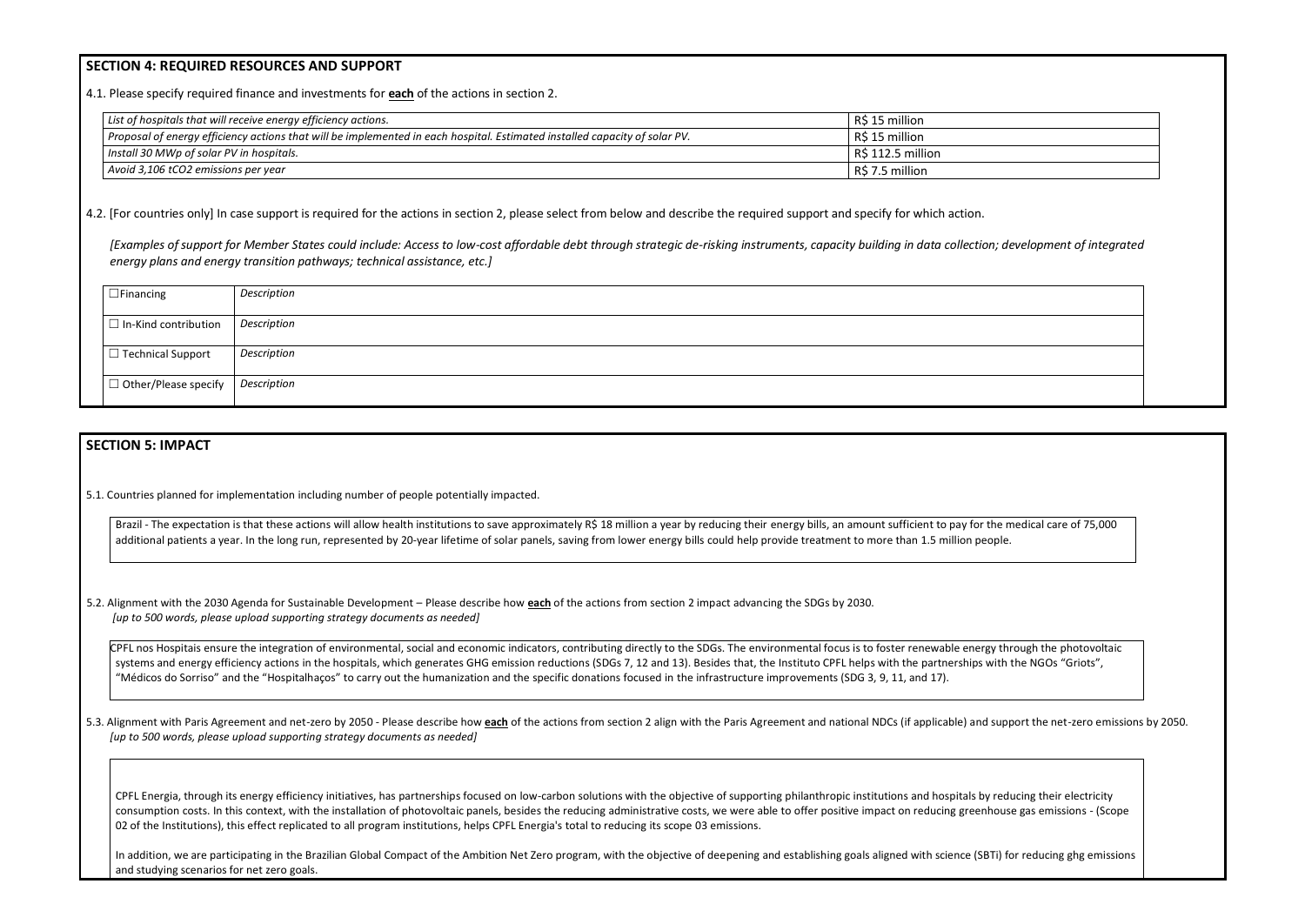Within this context, we emphasize that the CPFL Group has 95% of renewable generation in its portfolio (Scope 01) and that the technical losses index related to energy distribution is among the best in the country. We also offer low carbon solutions to the market through carbon credits and renewable energy seals – (I-REC), supporting the low carbon energy transition.

#### **SECTION 6: MONITORING AND REPORTING**

6.1. Please describe how you intend to track the progress of the proposed outcomes in section 3. Please also describe if you intend to use other existing reporting frameworks to track progress on the proposed outcomes.

CPFL in Hospitals is a commitment that is part of the Corporate Sustainability Strategic Plan of CPFL Energia. All results and progress of the program are reported on the company website and in the annual Sustainability Report.

#### **SECTION 7: GUIDING PRINCIPLES CHECK LIST**

Please use the checklist below to validate that the proposed Energy Compact is aligned with the guiding principles.

- **I. Stepping up ambition and accelerating action** Increase contribution of and accelerate the implementation of the SDG7 targets in support of the 2030 Agenda for Sustainable Development for Paris Agreement
	- I. 1. Does the Energy Compact strengthen and/or add a target, commitment, policy, action related to SDG7 and its linkages to the other SDGs that results in a higher cumulative impact compared to existing frameworks? ☒Yes ☐No
	- *I.2. Does the Energy Compact increase the geographical and/or sectoral coverage of SDG7 related efforts?* ⊠Yes □No
	- I.3. Does the Energy Compact consider inclusion of key priority issues towards achieving SDG7 by 2030 and the net-zero emission goal of the Paris Agreement by 2050 as defied by latest global analysis and data including t *outcome of the Technical Working Groups?* ☒Yes ☐No
- **II. Alignment with the 2030 agenda on Sustainable Development Goals** Ensure coherence and alignment with SDG implementation plans and strategies by 2030 as well as national development plans and priorities.
	- *II.1. Has the Energy Compact considered enabling actions of SDG7 to reach the other sustainable development goals by 2030?* ⊠Yes □No
	- *II.2. Does the Energy Compact align with national, sectoral, and/or sub-national sustainable development strategies/plans, including SDG implementation plans/roadmaps?* ☒Yes ☐No
	- *II.3. Has the Energy Compact considered a timeframe in line with the Decade of Action?* ⊠Yes □No
- **III. Alignment with Paris Agreement and net-zero by 2050** Ensure coherence and alignment with the Nationally Determined Contributions, long term net zero emission strategies.
	- *III.1. Has the Energy Compact considered a timeframe in line with the net-zero goal of the Paris Agreement by 2050?* □Yes ⊠No
	- *III.2. Has the Energy Compact considered energy-related targets and information in the updated/enhanced NDCs?* ☐Yes ☒No
	- *III.3. Has the Energy Compact considered alignment with reaching the net-zero emissions goal set by many countries by 2050?* □Yes ⊠No
- **IV. Leaving no one behind, strengthening inclusion, interlinkages, and synergies** Enabling the achievement of SDGs and just transition by reflecting interlinkages with other SDGs.

*IV.1. Does the Energy Compact include socio-economic impacts of measures being considered?* ⊠Yes □No